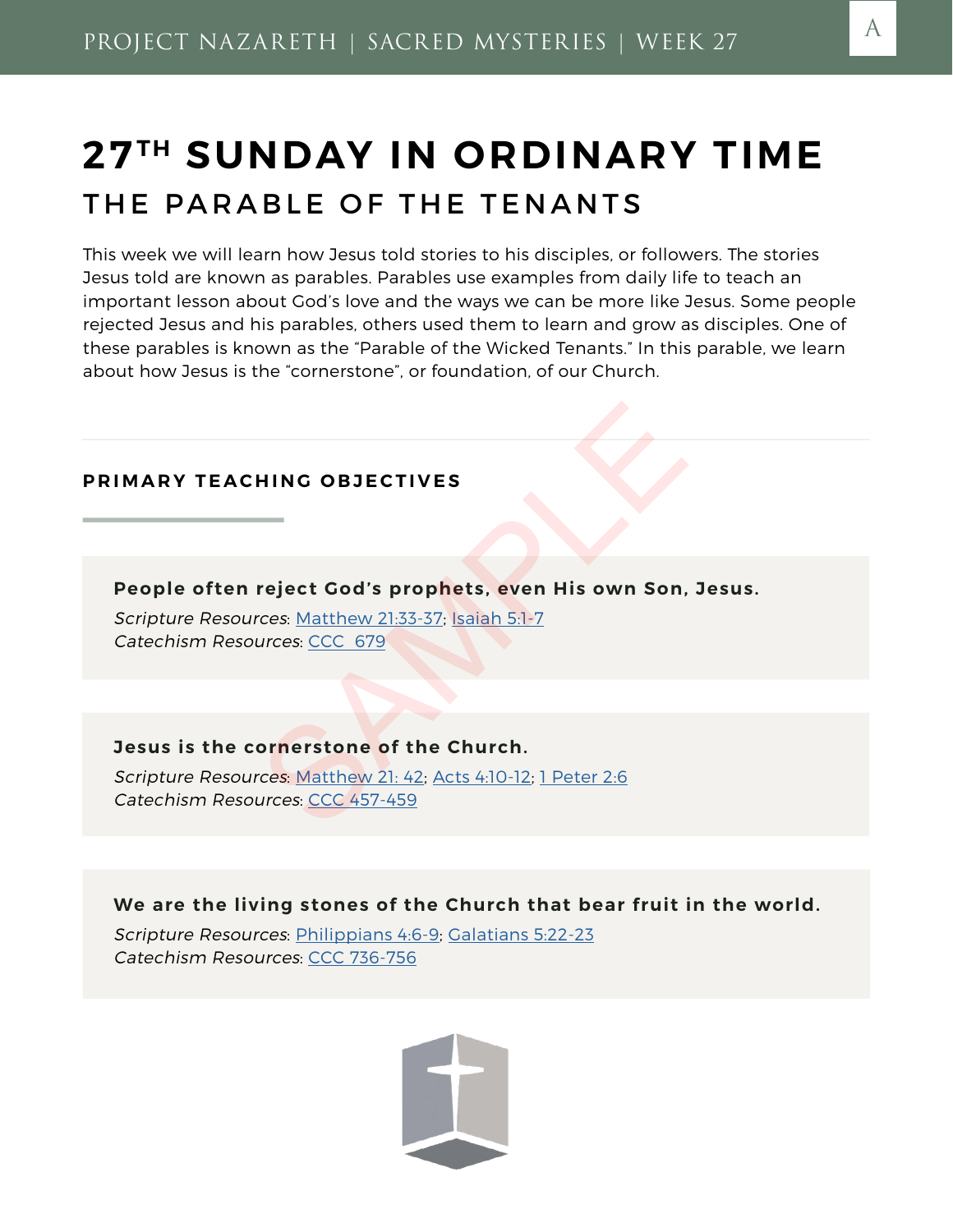

#### **PONDER: EXPLORE KEY THEMES FOR THE WEEK**

Look for opportunities throughout the week to communicate these truths to your child(ren). Use the questions below each objective to explore the topic throughout the week. Remember that our faith is a mystery and you don't always need all the answers. Refer to the Parent Guide for more recommendations on pondering with your child(ren).

#### **FOR YOUNGER CHILDREN:**

Learning Objectives

#### **01 People often reject God's prophets, even His own Son, Jesus.**

A prophet is a person who gives messages to us from God

To help your child ponder this idea, ask:

- $\cdot$  Who are the people whom God sends to give us his message?
- Have ever you been left out by a friend or a loved one? How did that make you feel? eject God's prophets, even His own Son, Je<br>son who gives messages to us from God<br>ponder this idea, ask:<br>people whom God sends to give us his message?<br>u been left out by a friend or a loved one? How did<br>co be your friend an
- Jesus wants to be your friend and show you He loves you. Have there ever been times when you have left Jesus out or rejected His love?

#### **02 Jesus is the cornerstone of the Church.**

To help your child ponder this idea, ask:

- Can you describe a rock to me? (A rock is strong, firm, can be the base to hold a construction e.g.)
- Who in our family has those characteristics?
- How is God a rock for our family church? (Compare with a rock and answer.)

#### **03 We are the living stones of the Church that bear fruit in the world.**

To help your child ponder this idea, ask:

• Have you ever seen plants, flowers, or a fruit tree? What do they need to grow and bear fruit?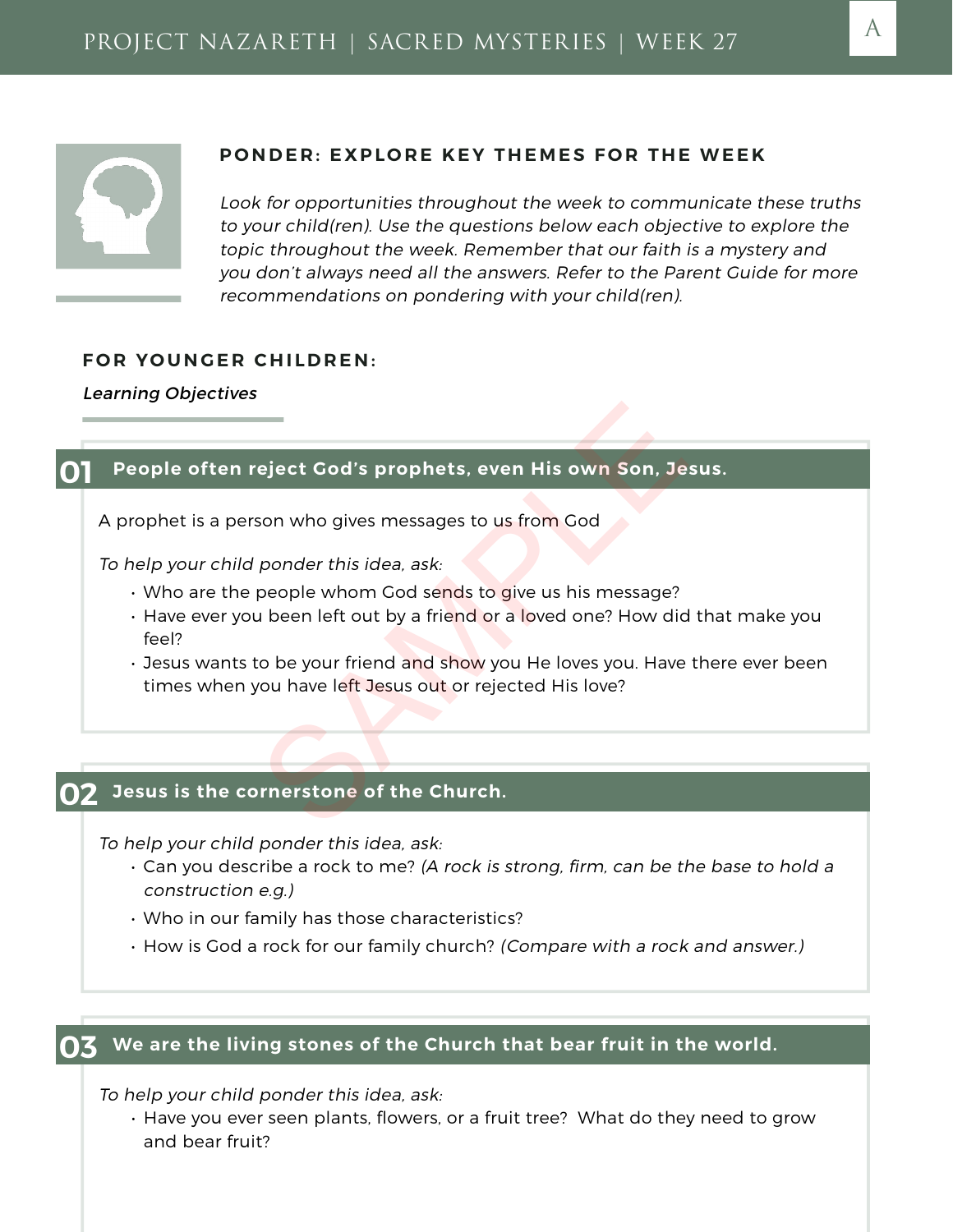- We also need to care for our bodies, our minds, and our spiritual lives. How do we care for our body? How do we care for our mind?
- How do we care for our spiritual life? (By reading the Scriptures, praying, going to Mass, being joyful, obeying and helping our families so they can see God though us)
- Can you think of some ways you can show God's love to your parents, siblings, and friends?

# **FOR OLDER CHILDREN:** Learning Objectives

#### **01 People often reject God's prophets, even His own Son, Jesus.**

God sends people to give us his message. And sometimes we reject those people because we don't like to be corrected or change the way we do things. Jesus was sent to us because God loves us and He wants us to be good to others and close to Him. This means to obey the commandments and do things the right way – even when they are hard for us to do and we are not getting everything we want. LDREN:<br>
eject God's prophets, even His own Son, Je<br>
to give us his message. And sometimes we reject<br>
like to be corrected or change the way we do thin<br>
loves us and He wants us to be good to others an<br>
y the commandments a

#### To help your child ponder this idea, ask:

- Can you think of a time when your parents/grandparents/teachers ever asked you to do something you didn't want to do (to take a shower, go to bed early, turn off the TV?) How did you react to them?
- Even though sometimes we don't like doing what our parents/grandparents/ teachers ask us to do, why is it good to listen to the people who love and care for us and do what they ask?
- Like our parents, God loves you and wants what is good for you too. So, God sends people to guide you to do what is good in life. Some of these people give us messages or directions that God wants us to hear. Has someone ever given you a message like that?
- What was that message? Was there anything you did not like about that message?
- Is there any consequence for us when we do not obey the rules? (Remember, a consequence is not punishment, it is the result of our actions.)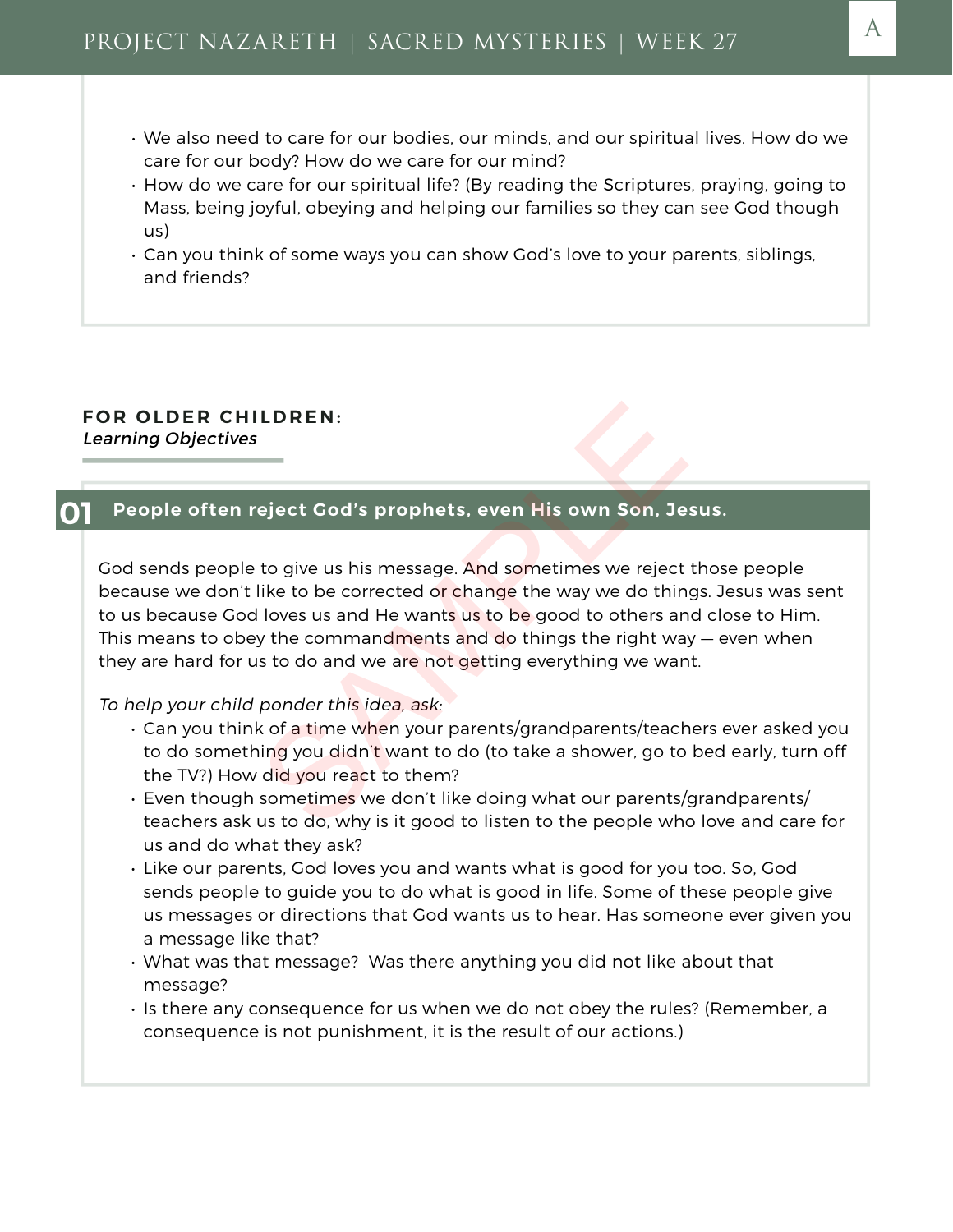#### **02 Jesus is the cornerstone of the Church.**

A cornerstone is a foundation, or a solid stone, which is used to hold the weight of buildings so they did not fall apart and possibly hurt people. Jesus is the cornerstone of our entire Church. He holds the Church (the people of God) together and help us support one another. Our family is called the "domestic Church." Your domestic church also has a cornerstone. Like Jesus, the cornerstone of the family is what keeps it together and strong, especially in difficult times. The cornerstone of your family may be your parents/grandparents or a someone in your family who keeps you all safe and leads you to closer God.

- Is there anyone in your household that your family relies on when there is a need (when someone is sick, something is broken, or there is a problem of any kind?) Who is that person? How do you know you can rely on that person?
- Some people may forget to tell you they love you, but when they do good things for you, they show their love and support. What are some ways that your family members have shown you they love you through their actions? Share some of your experiences together with your family. ne in your household that your family relies on wh<br>one is sick, something is broken, or there is a problems<br>on? How do you know you can rely on that persing the may forget to tell you they love you, but when the<br>show their

#### **03 We are the living stones of the Church that bear fruit in the world.**

Jesus sets an example for us of how we should live our lives. He was obedient to God, caring, and helped people in need. He prayed for and with others. And He made people feel loved with his words and deeds.

To help your child ponder this idea, ask:

- Jesus often how us His love for us through the kindness and love that others show to us. Have other people shared Jesus' love with you in your life?
- How can you share Jesus' love with others through your actions?

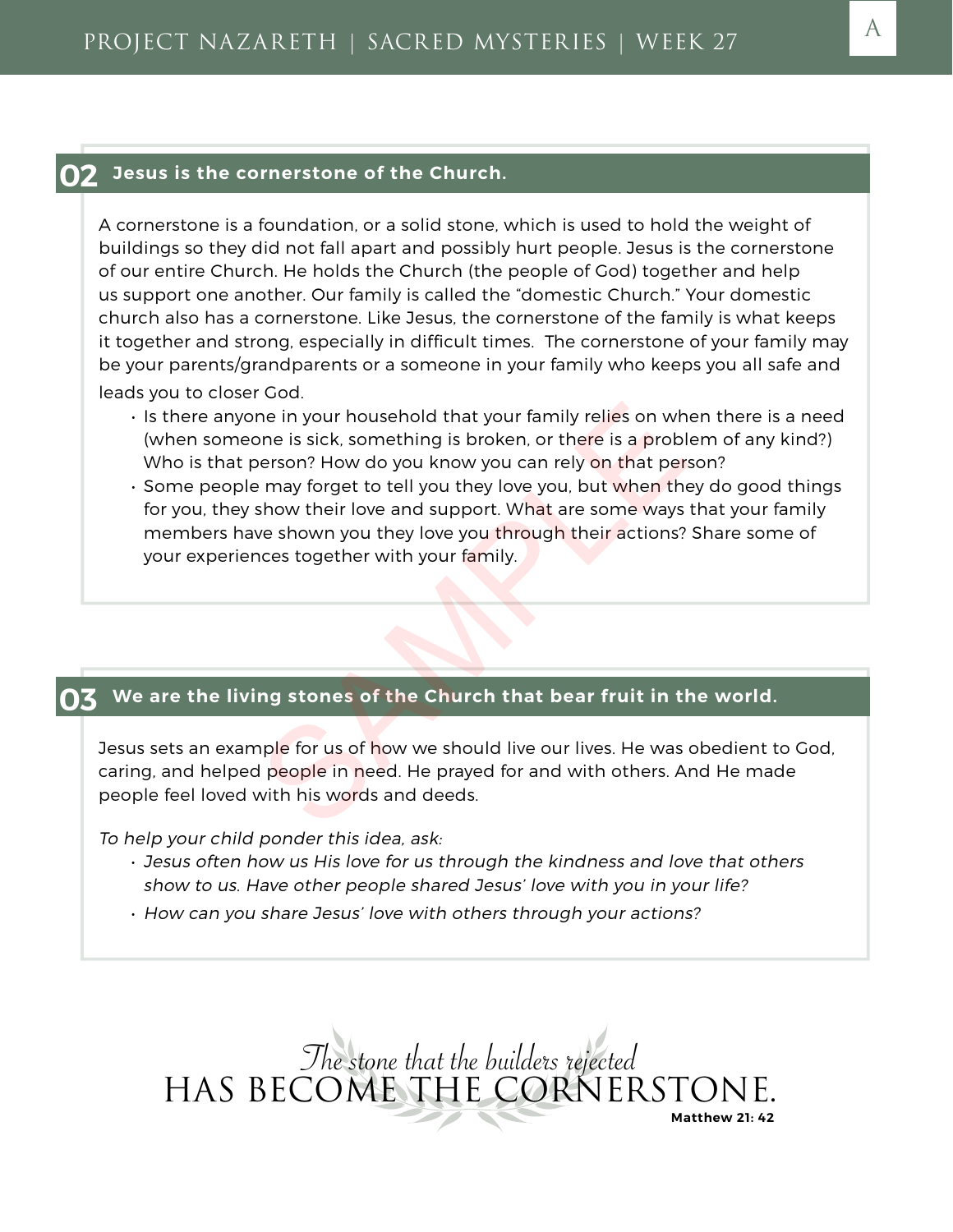# **LISTEN: FAMILY LECTIO DIVINA**

Use the passage below for this week's family Lectio Divina time. Ask what your child's favorite part is or what stood out to them. Ask what God may be trying to show your child through the chosen scripture. Please refer to the Parent Guide for further recommendations on doing Lectio Divina with children.

[Matthew 21: 33-43](http://www.usccb.org/bible/matthew/21) - The Parable of the Tenants



# **PRAY: SPECIAL PRAYER FOR THE WEEK**

With your family, pray one paragraph of the prayer (below) each day for three days. Spend a minute or two after your prayer to reflect on the fruits of the Holy Spirit.

# **Prayer for the Twelve Fruits of the Holy Spirit**

Holy Spirit, eternal Love of the Father and the Son, kindly bestow on us the fruit of charity, that we may be united to you by divine love; the fruit of joy, that we may be filled with holy consolation; the fruit of peace, that we may enjoy tranquility of soul; and the fruit of patience, that we may endure humbly everything that may be opposed to our own desires.

Divine Spirit, be pleased to infuse in us the fruit of benignity (kindness), that we may willingly relieve our neighbor's necessities; the fruit of goodness, that we may be benevolent toward all; the fruit of longanimity (long-suffering), that we may not be discouraged by delay but may persevere in prayer; and the fruit of mildness (humility), that we may subdue every rising of ill temper, stifle every murmur, and repress the susceptibilities of our nature in all our dealings with our neighbor. Note: SPECIAL PRAYER FOR THE WEEK<br>
Spend a minute or two after your prayer to reflect<br>
Spirit.<br>
Spirit.<br>
Spirit.<br>
Spirit.<br>
Spirit.<br>
Spirit.<br>
Spirit.<br>
Spirit.<br>
Spirit.<br>
Spirit.<br>
Spirit.<br>
Spirit.<br>
Spirit.<br>
Spirit. be pleased

Creator Spirit, graciously impart to us the fruit of fidelity, that we may rely with assured confidence on the word of God; the fruit of modesty, that we may order our exterior regularly; and the fruits of continence and chastity, that we may keep our bodies in such holiness as befits your temple, so that having by your assistance preserved our hearts pure on earth, we may merit in Jesus Christ, according to the words of the Gospel, to see God eternally in the glory of his kingdom.